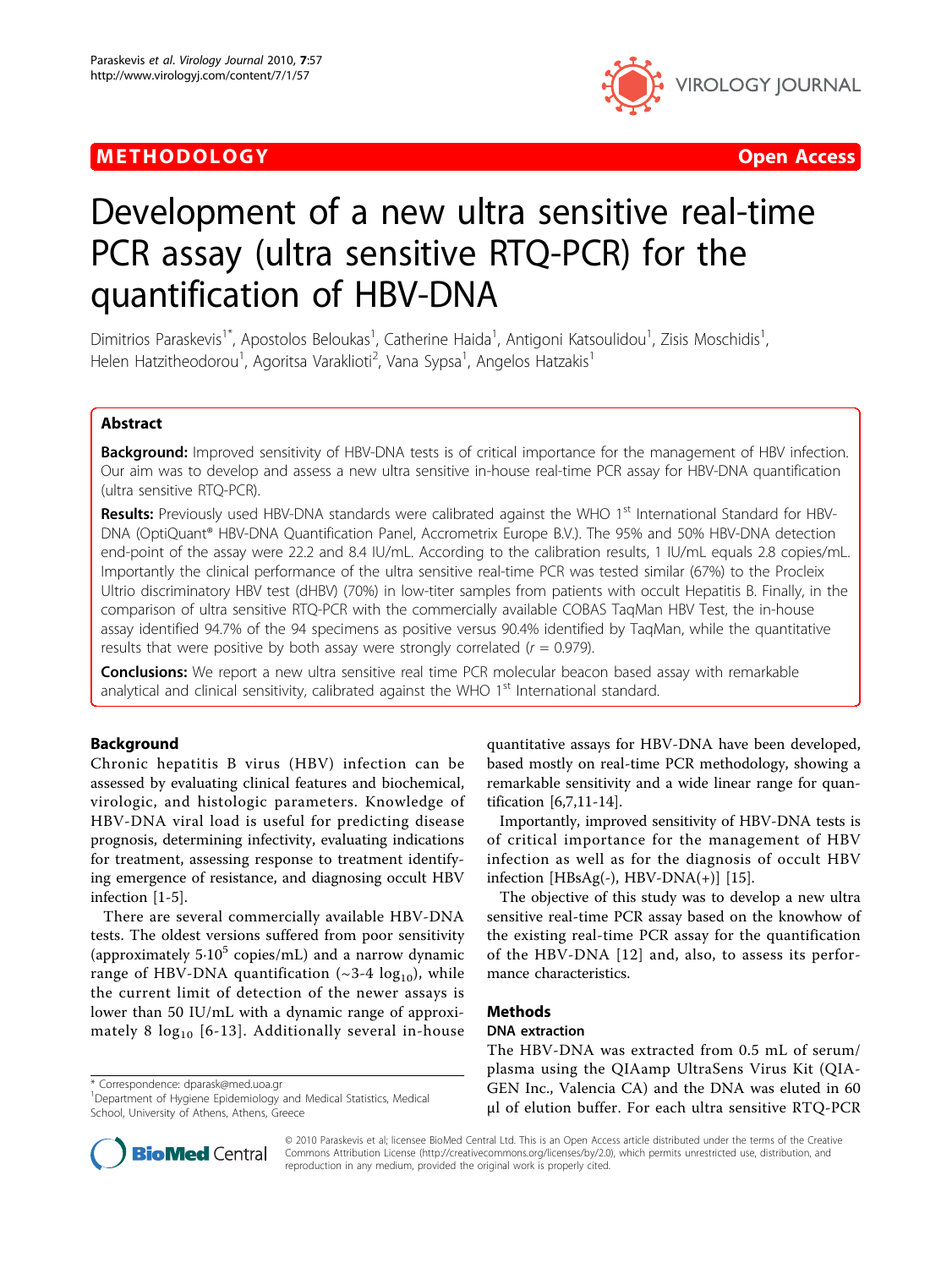HBV-DNA quantification measurement, a positive HBV-DNA sample with known HBV-DNA titer  $(\sim 10^4 \text{ IU/mL})$ and one negative control (negative human plasma) (Procleix® Negative Calibrator, Chiron/GenProbe, CA) were extracted additional to the unknown samples.

#### Ultra Sensitive RTQ-PCR

The assay was carried out into a LightCycler® 2.0 apparatus. The reaction mixture contained  $1\times$  reaction buffer (LightCycler DNA Master HybProbe; Roche Applied Science. Germany), 5 mM  $MgCl<sub>2</sub>$ , 0.5  $\mu$ M primer hbv305 (sense) 5'-GCCAAAATTCGCAGTCCC-3', 0.5 μM primer hbv460 (antisense) 5'-GATAGTCCAGAAGAAC-CAACAAGAAG-3', 0.4 μM molecular beacon 5'-CG CGCGATGAGGCATAGCAGCAGGATGAAGAACG CGCG-3' labelled with FAM and Dabcyl at the 5' and 3' ends, respectively, Taq DNA polymerase, dNTP mix (with dUTP instead of dTTP), and 1 U of uracil-DNA glycosylase (Roche Applied Science. Germany). The amplification profile was as follows: One cycle of initial denaturation (95°C for 10 min) followed by 40 cycles of amplification at 95°C for 0 sec, 55°C for 10 sec, and at 72°C for 8 sec. The final reaction volume was 60 μl containing 30 μl of extracted viral DNA.

#### Analytical Sensitivity of the ultra sensitive RTQ-PCR

The sensitivity together with the 95% and 50% HBV-DNA detection limits of the assay were estimated by using the WHO 1<sup>st</sup> International Standard for HBV-DNA (OptiQuant® HBV-DNA Quantification Panel, Accrometrix Europe B.V.), tested in 8 replicas. We performed serial dilutions with human negative plasma (Procleix® Negative Calibrator, Chiron/GenProbe, CA) of the WHO standard at final concentrations of 100, 50, 25, 10 and 5 IU/mL. The 95% and 50% HBV-DNA detection limits were calculated by probit analysis (8 replicas).

### Assessment in a low titter HBV-DNA panel

The clinical performance of the assay was tested on 27 samples drawn from 22 individuals with occult Hepatitis B (HBs Ag negative, consistently reactive by multiplex Procleix Ultrio HIV-1/HCV/HBV and Procleix Ultrio discriminatory HIV and HCV negative) screened with the discriminatory HBV assay (dHBV) (Chiron/GenProbe, Emeryville/San Diego, CA).

### Calibration of the HBV-DNA values copies/ml vs IU/ml

The calibration of the HBV-DNA values was performed against the WHO  $1<sup>st</sup>$  International Standard for HBV-DNA (OptiQuant® HBV-DNA Quantification Panel, Accrometrix Europe B.V.). Specifically, serial dilutions of the WHO standard ranging from  $2.10^2$  to  $2.10^6$  IU/mL) in 5 individual sample preparations were tested by the ultra sensitive RTQ-PCR method. Based on a linear regression, a conversion formula was calculated for the in-house measurements (copies/mL) to the international standard units (IU/mL).

### Comparison of the ultra sensitive RTQ-PCR vs the previous real-time PCR assay

To compare the ultra sensitive RTQ-PCR assay with the previously reported test, HBV-DNA derived from 25 randomly selected samples was quantified using both methods. The correlation of the HBV-DNA quantifications by using the current and the previous in-house assay was also estimated.

#### Comparison of the ultra sensitive RTQ-PCR vs COBAS TaqMan HBV Test

To compare the ultra sensitive RTQ-PCR assay with the commercially available COBAS TaqMan HBV Test, plasma samples collected from 94 different HBVinfected patients were tested. The correlation of the HBV-DNA quantifications by using the in-house and the commercial test was also estimated.

#### Statistical analysis

Pearson's correlation coefficient was used to assess the strength of the linear association between the  $log_{10}$ transformed values of the estimated (copies/mL) versus the expected values (IU/mL) and also between HBV-DNA quantifications using the two in house real-time PCR assays and COBAS TaqMan as well. To compare the quantitative results obtained for the samples found positive by the two different methods (ultra sensitive RTQ-PCR vs COBAS TaqMan HBV Test) the fitted regression line was compared to the line of equality by testing the two-tailed hypothesis of slope = 1 and the  $intercept = 0$ .

### Results

The ultra sensitive RTQ-PCR was performed in a Light-Cycler® 2.0 apparatus using a plasmid HBV-DNA standard as described previously. We should note that the specificity of the assay was 100% as shown previously [[12](#page-5-0)]. The differences between the newly developed method (ultra sensitive RTQ-PCR) and the previous one [[12](#page-5-0)] were: 1) the utilization of a molecular beacon instead of 2 hybridization probes, 2) extraction of HBV-DNA from a larger volume of serum/plasma (0.5 versus 0.2 mL), 3) use of 30 μl instead of 10 μl extracted DNA, 4) modified RTQ-PCR conditions, and 5) all experiments were performed in a LightCycler® 2.0 apparatus because the latter shows improved performance characteristics compared to LightCycler® 1.0. Moreover reaction volume in LightCycler® 2.0 can be as large as 100 μL compared to 20 μL in the LighCycler<sup>®</sup> 1.0.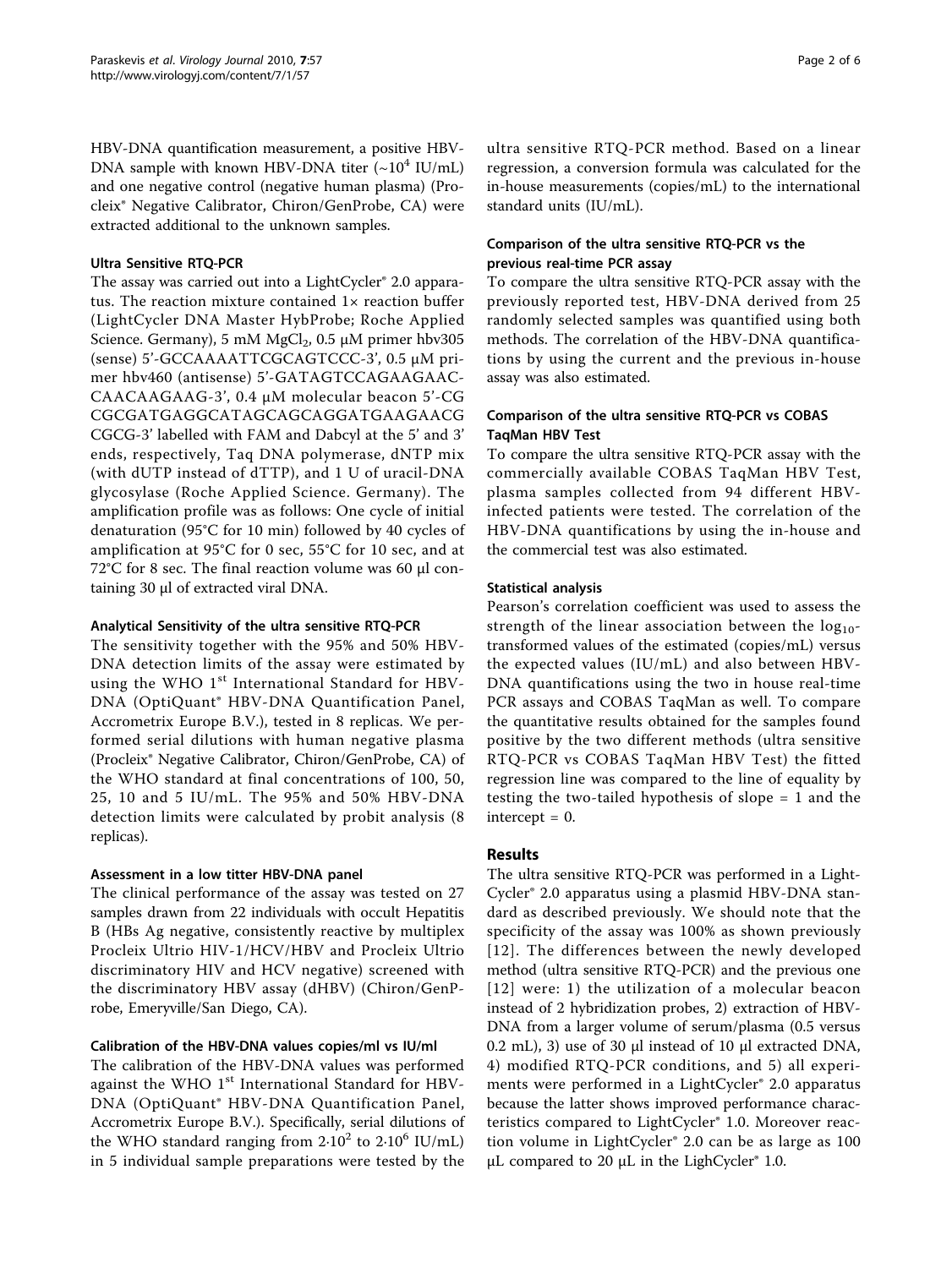#### Analytical sensitivity of ultra sensitive RTQ-PCR

To determine the analytical sensitivity of the ultra sensitive RTQ-PCR, 5 dilutions of the WHO  $1<sup>st</sup>$  International Standard for HBV-DNA were tested (OptiQuant® HBV-DNA Quantification Panel, Accrometrix Europe B.V.). DNA concentrations above 25 IU/mL were detected on all 8 occasions; concentrations of 10 IU/mL were tested on 4 of 8 occasions (50%), while 5 IU/mL were detected on 2 out of 8 occasions (25%). The 95% and 50% detection end-point of the assay were 22.2 and 8.4 IU/mL respectively.

## Performance of ultra sensitivity RTQ-PCR assay in low titer HBV-DNA clinical samples

The performance of the assay was tested on 27 samples collected from 22 individuals with occult Hepatitis B (HBsAg negative, HBV-DNA consistently reactive by Ultrio, Ultrio HIV and HCV negative). This analysis was part of another study concerning the molecular typing of occult Hepatitis B in blood donors across Greece [[15](#page-5-0)]. The characteristics of these patients are shown in Table 1. These samples were selected because of the low HBV-DNA titer. Among the 27 samples tested with the dHBV test, 19 (70%) were found to be above the threshold of detection, while a similar sensitivity was observed for the ultra sensitive RTQ-PCR method (18 samples tested positive out of 27, 67%). The mean HBV-DNA was 59.1 IU/mL (range, 10.2 to 346.7 IU/ mL). We should note, however, that the dHBV assay was applied multiple times to 18 samples (a sample was considered positive, if it was tested above the threshold of detection at least once), while ultra sensitive RTQ-PCR was performed only once. As shown in table [2,](#page-3-0) 14 samples were detectable by both methods, while 4 and 5 samples were tested positive only by ultra sensitive RTQ-PCR and the dHBV test, respectively. These qualitative findings suggest that the in-house assay performed equally well as the commercial test, although the samples were tested multiple times by the latter method.

Table 1 Epidemiological, molecular and serological features of 27 samples obtained from 22 Blood Donors with Occult Hepatitis B Infection\*

| <b>Patient ID</b> | Sample         | $d$ HB $V1$              | In-house Assay           | IU/mL | aanti-HBc (IgM) | anti-Hbs                 | anti-HBe        |
|-------------------|----------------|--------------------------|--------------------------|-------|-----------------|--------------------------|-----------------|
| Blood donor 1     | $\mathbf{1}$   | $\, +$                   | $\pm$                    | 69.2  |                 | $\overline{\phantom{a}}$ |                 |
|                   | $\overline{2}$ | $+$                      | $^{+}$                   | 89.1  |                 | $\! + \!\!\!\!$          |                 |
| Blood donor 2     | 3              | $^{+}$                   |                          |       |                 |                          |                 |
| Blood donor 3     | $\overline{4}$ | $^{+}$                   |                          |       |                 |                          |                 |
| Blood donor 4     | 5              | $\! +$                   | $^{+}$                   | 10.2  |                 | $^{+}$                   |                 |
|                   | 6              | $^{+}$                   | $+$                      | 40.7  |                 | $^{+}$                   |                 |
| Blood donor 5     | 7              | $^{+}$                   | $+$                      | 25.1  |                 |                          |                 |
|                   | 8              |                          | $+$                      | 97.7  |                 | $+$                      |                 |
| Blood donor 6     | 9              | $\! +$                   | $^{+}$                   | 46.8  |                 |                          | $\! + \!\!\!\!$ |
| Blood donor 7     | 10             | $^{+}$                   | $+$                      | 25.1  |                 | $+$                      | $+$             |
| Blood donor 8     | 11             | $^{+}$                   |                          |       |                 |                          | $+$             |
| Blood donor 9     | 12             | $^{+}$                   | $+$                      | 47.9  |                 |                          | $+$             |
| Blood donor 10    | 13             | $^{+}$                   | $^{+}$                   | 346.7 |                 |                          | $+$             |
| Blood donor 11    | 14             | $^{+}$                   | $^{+}$                   | 26.9  |                 | $+$                      |                 |
| Blood donor 12    | 15             | $\overline{\phantom{a}}$ |                          |       |                 |                          | $+$             |
| Blood donor 13    | 16             | $^{+}$                   |                          |       |                 | $+$                      |                 |
| Blood donor 14    | 17             | $^{+}$                   | $+$                      | 13.5  |                 | $+$                      |                 |
| Blood donor 15    | 18             | $^{+}$                   | $+$                      | 27.5  |                 | $+$                      |                 |
| Blood donor 16    | 19             |                          |                          |       |                 |                          | $+$             |
| Blood donor 17    | 20             |                          | $\! + \!\!\!\!$          | 15.8  |                 | $^{+}$                   | $^{+}$          |
|                   | 21             |                          |                          |       |                 | $+$                      | $^{+}$          |
| Blood donor 18    | 22             | $^{+}$                   | $^{+}$                   | 41.7  |                 |                          | $^{+}$          |
|                   | 23             |                          | $\overline{\phantom{a}}$ |       |                 |                          | $^{+}$          |
| Blood donor 19    | 24             |                          | $+$                      | 25.1  |                 | $+$                      | $^{+}$          |
| Blood donor 20    | 25             | $^{+}$                   | $^{+}$                   | 91.2  |                 |                          |                 |
| Blood donor 21    | 26             | $^{+}$                   |                          |       |                 |                          |                 |
| Blood donor 22    | 27             |                          | $^{+}$                   | 24.0  | $^{+}$          | $^{+}$                   | $^{+}$          |

<sup>1</sup>dHBV: Procleix Ultrio discriminatory HBV test

\*All subjects were HBsAg(-)/HBeAg(-)/IgG-anti-HBc(+)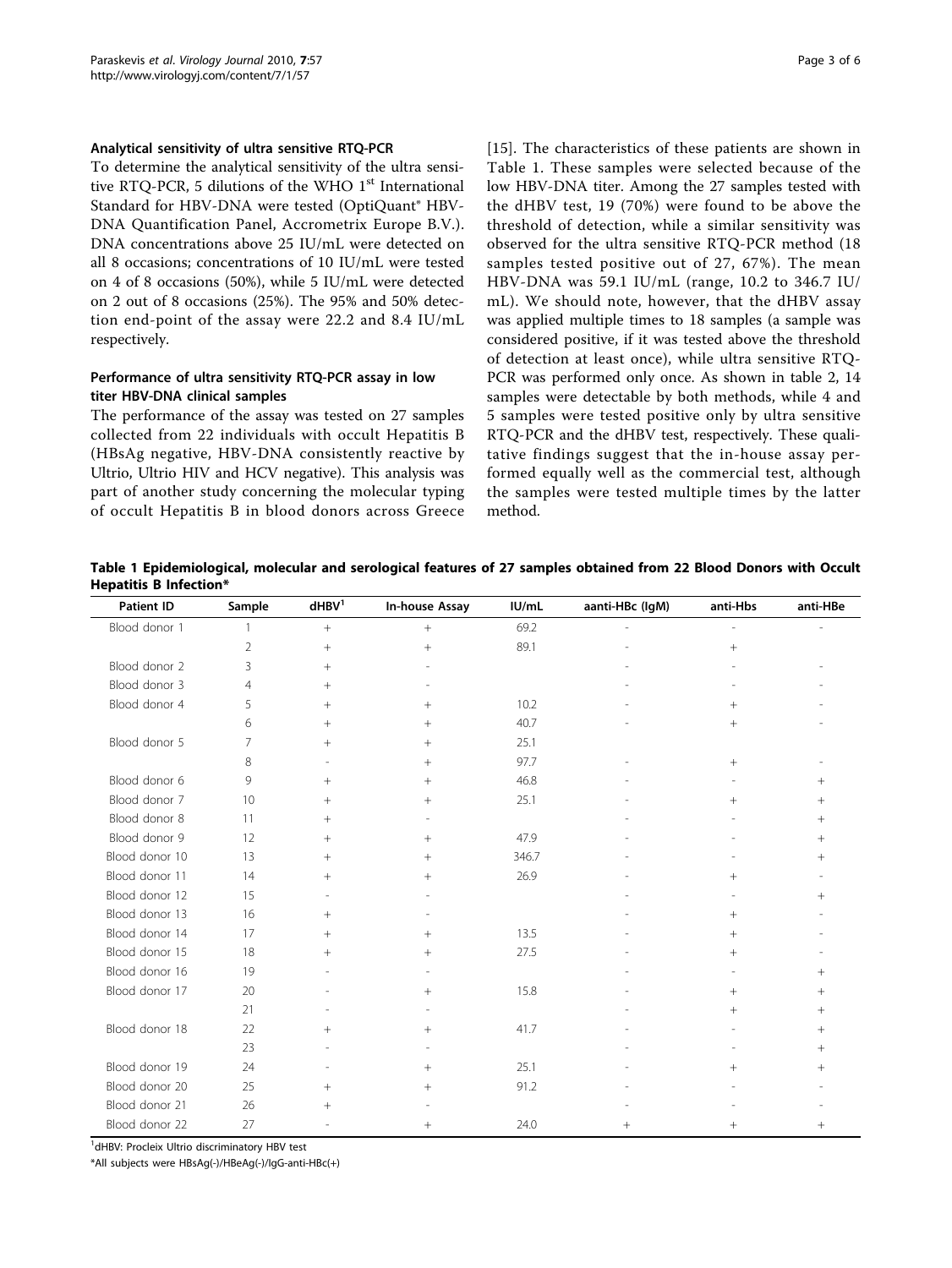<span id="page-3-0"></span>Table 2 Efficiency of the ultra sensitive RTQ-PCR and HBV Procleix Ultrio discriminatory HBV tests (dHBV) on 27 samples collected from 22 individuals with occult Hepatitis B

| Ultra sensitive RTQ-PCR | dHBV       |           |             |
|-------------------------|------------|-----------|-------------|
|                         | $+$ (n. %) | - (n. %)  | Total       |
|                         | 14 (77.8%) | 4 (22.2%) | 18 (66.7%)  |
| ۰                       | 5(55.6%)   | 4 (44.4%) | $9(33.3\%)$ |
| Total                   | 19 (70.4%) | 8 (29.3%) | 27 (100%)   |

## Calibration of the HBV-DNA values obtained with the ultra sensitive RTQ-PCR against the WHO 1st International Standard for HBV-DNA

The calibration of the in-house assay was done against the WHO 1<sup>st</sup> International Standard for HBV-DNA (OptiQuant® HBV-DNA Quantification Panel, Accrometrix Europe B.V.) DNA was extracted and HBV-DNA was tested in 5 replicates by using the plasmid DNA as a standard. The correlation plot of the expected  $(log_{10}$ HBV-DNA IU/mL) versus the estimated values by ultra sensitive RTQ-PCR  $log_{10}$  HBV-DNA copies/mL) is shown in Fig. 1. The fitted regression lines between IU/ mL and copies/mL was given by the following equation:  $\log_{10}$  (IU/mL) = -0.4475 + 1.0096 $\log_{10}$ (ultra sensitive RTQ-PCR copies/mL), suggesting that in our setting, 1 IU/mL = 2.8 copies/mL. The 95% CI for the estimated intercept was -0.69, -0.21. The 95% CI for the estimated slope was: 0.96, 1.06. The correlation coefficient between

the expected and the estimated values was very good  $r =$ 0.9937 ( $p < .001$ ) (Fig. 1).

#### Comparison of the ultra sensitive RTQ-PCR with the previous HBV-DNA test

To assess the correlation between the previous and the new assay, we re-tested 25 previously quantified samples. The average  $log_{10}$  HBV-DNA was 5.38 copies/mL (range, 2.31 to 10.51  $log_{10}$  copies/mL). Importantly, the linearity was very good between the HBV-DNA values quantified by the two assays ( $r = 0.985$ ,  $p < .001$ ) over the whole range of quantification. The fitted regression line between the ultra sensitive RTQ-PCR and the previous test was:  $log_{10}$  HBV-DNA (copies/mL) with the ultra sensitive RTQ-PCR =  $-0.531 + 1.015x \log_{10}$ (copies/mL) with the previous real-time PCR test. The 95% CI for the estimated intercept was -0.92, -0.14. The 95% CI for the estimated slope was: 0.95, 1.08 (data not shown).

#### Comparison of the ultra sensitive RTQ-PCR with TaqMan

Among the 94 samples tested with the TaqMan test, 85 (90.4%) were found to be above the threshold of detection, while a higher sensitivity was observed for the ultra sensitive RTQ-PCR method (89 samples tested positive out of 94, 94.7%). As shown in Table [3,](#page-4-0) 83 (88.3%) samples were detectable by both methods, while 6 (6.4%) and 2 (2.1%) samples were tested positive only by the ultra sensitive RTQ-PCR and the TaqMan test,

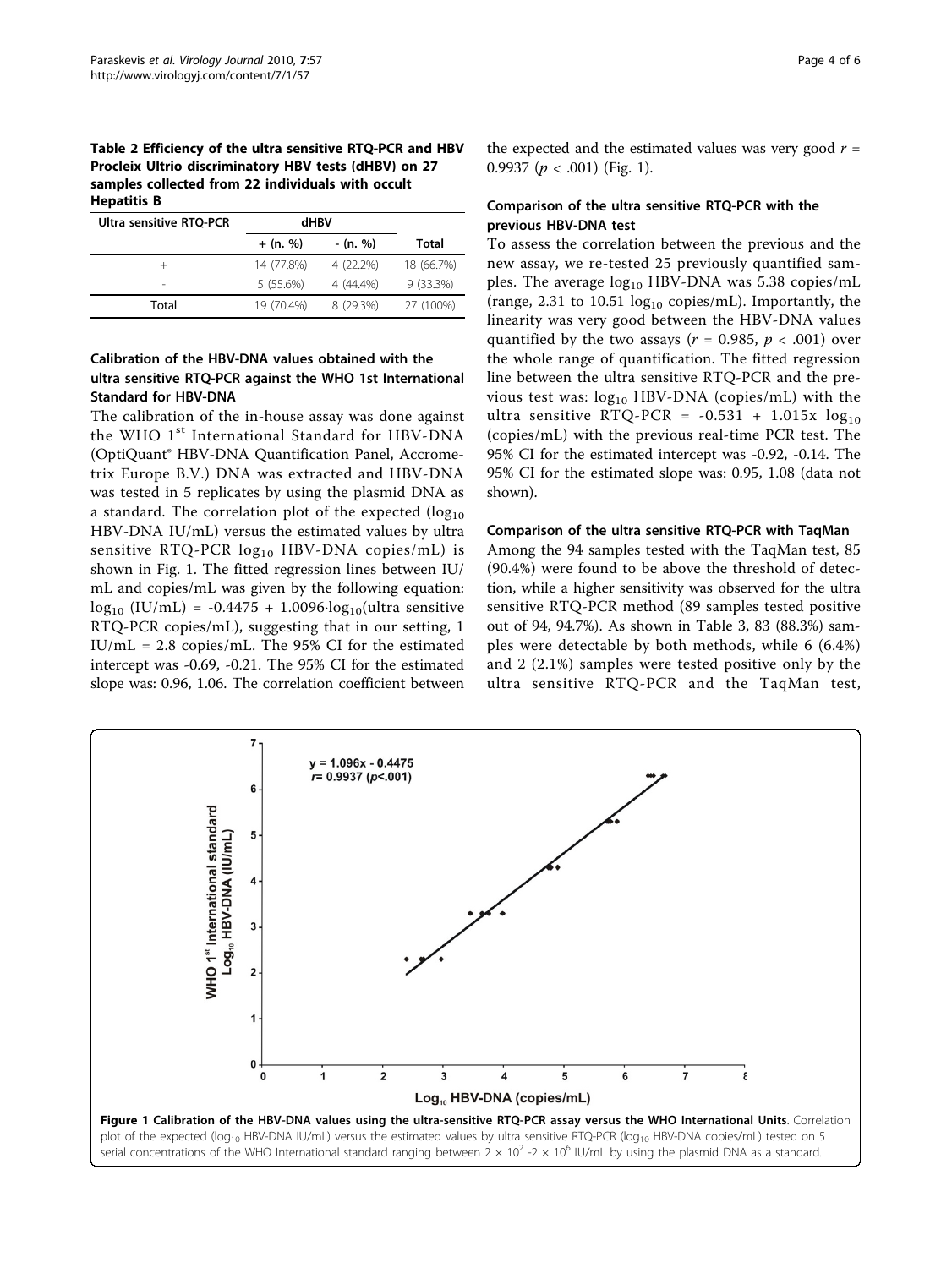<span id="page-4-0"></span>Table 3 Efficiency of the ultra sensitive RTQ-PCR and COBAS TaqMan Test on 94 randomly selected samples with Hepatitis B

| Ultra sensitive RTQ-PCR | <b>COBAS TagMan Test</b> |            |            |
|-------------------------|--------------------------|------------|------------|
|                         | $+$ (n. %)               | - (n. %)   | Total      |
|                         | 83 (88.3%)               | $6(6.4\%)$ | 89 (94.7%) |
| ۰                       | $2(2.1\%)$               | $3(3.2\%)$ | $5(5.3\%)$ |
| Total                   | 85 (90.4%)               | 9(9.6)     | 94 (100%)  |

respectively. These qualitative findings suggest that the new version of the in-house assay performed equally well as the commercially available TaqMan Test (McNemar's  $p = 0.157$ ). The in-house assay found positive six samples (ranging from 1.37 to 1.83  $log_{10}$  IU/mL) with undetectable viral load levels with COBAS TaqMan HBV Test, while it did not quantify two samples (with viral load levels 1.08 and 1.77  $log_{10}$  IU/mL, respectively).

Fig. 2 shows the scatter plot of  $log_{10}$  HBV-DNA IU/ mL determined by the ultra sensitive RTQ-PCR and the TaqMan assays, using specimens with detectable HBV-DNA by both assays ( $N = 83$ ). The results of the two assays were linearly correlated ( $r = 0.979$ ,  $p < 0.001$ ). The fitted regression line differs significantly from the line of equality and was described by the equation:  $log_{10}$ (TaqMan, IU/mL) = -0.457 + 0.987  $log_{10}$  (ultra sensitive  $RTQ-PCR$ ,  $IU/mL$  (joint test of intercept = 0 and slope  $= 1: p < 0.001$ ).

#### **Discussion**

Sensitive detection and quantification of HBV-DNA is essential for monitoring response to therapy and, also, for assessment of occult HBV infection. Therefore, ultra-sensitive assays for HBV-DNA quantification are needed in clinical practice.

In the current study, we describe the characteristics of a new ultra sensitive in-house RTQ-PCR performed in a LightCycler® 2.0 instrument (Roche, Molecular Biochemicals, Mannheim, Germany). The new assay showed improved sensitivity of 22 and 8 IU/mL as 95% and 50% detection end-points, respectively, versus the 94 IU/mL (250 copies/mL) of the previously reported quantitative test [[12](#page-5-0)]. The sensitivity of the assay was improved mainly because of a larger volume of HBV-DNA used in ultra sensitive RTQ-PCR, extracted also from a larger volume of serum/plasma. Additionally, the new assay was carried out in the LightCycler® 2.0 that shows improved performance than the LightCycler® 1.0. We should note that the sensitivity of the assay can be potentially improved by using a larger than 0.5 mL volume of plasma, after a concentration step performed before the standard procedure. Moreover, the plasmid standard calibrated against the WHO  $1<sup>st</sup>$  International standard, thus suggesting that the HBV-DNA values are reported in the international format (IU/mL).

Importantly, the ultra sensitive RTQ-PCR performed equally well as the qualitative dHBV assay tested on low-titer HBV-DNA samples collected from individuals with occult Hepatitis B. These findings are in accordance with the previously reported 95% detection limit of the dHBV, 19 IU/mL [[16\]](#page-5-0), which is almost identical to the 95% detection limit (22 IU/mL) of the ultra sensitive RTQ-PCR assay. These findings suggest that the ultra sensitive RTQ-PCR assay is equally reliable as the